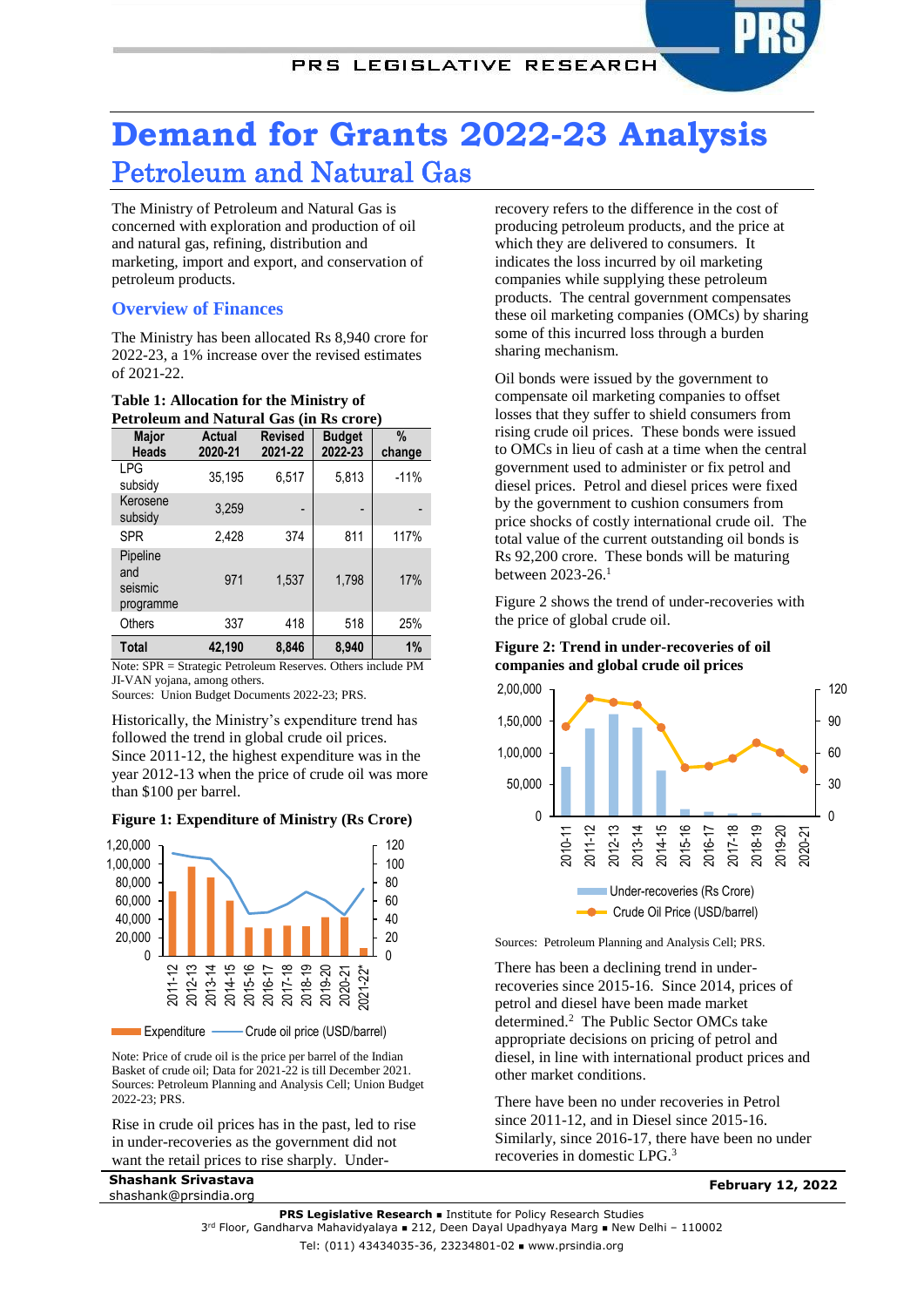In 2017, OMCs decided to start daily revision in the retail selling price of Petrol and Diesel in the entire country to make the retail selling prices more reflective of the current market conditions. 4

India's dependence on imports for consumption of petroleum products has increased over the years. For instance, in 1998-99, net imports were 69% of the total consumption, which increased to around 95% in 2021-22 (till December 2022). 5 Because of a large share of imports in the domestic consumption, any change in the global price of crude oil has a significant impact on the domestic prices of petroleum products.

## **Figure 3: Trend of Global Crude Oil Price with respect to Petrol and Diesel Retail Price**



**Tax, Cess and Surcharge**: As crude oil prices declined in 2020, the government increased the excise duties on petrol and diesel. Much of the increase was in the form of cess and surcharge. At present, the majority of the excise duty levied on petrol (95%) and diesel (92%) is in the form of cess and surcharge, due to which it is entirely under the centre's share. This implies that over 90% of the tax collected would be earmarked for specific use (such as for building roads and infrastructure), and would not be shared with states under the 15th Finance Commission formula.

In the table below, we show the break-up of excise duty and the percentage share of each component out of the total excise duty. 6

| <b>Excise Duty</b>                |               |          |               |          |
|-----------------------------------|---------------|----------|---------------|----------|
| (Rs per litre)                    | <b>Petrol</b> |          | <b>Diesel</b> |          |
|                                   | Apr 2017      | Nov 2021 | Apr 2017      | Nov 2021 |
| Tax                               | 9.48          | 1.4      | 11.33         | 1.8      |
| Cess                              | 12            | 26.5     | 6             | 20       |
| Total                             | 21.48         | 27.9     | 17.33         | 21.8     |
| Cess as % of<br><b>Total Duty</b> | 56%           | 95%      | 35%           | 92%      |

Sources: Petroleum Planning and Analysis Cell; PRS.

## **LPG Subsidy**

The Ministry provides subsidies on LPG cylinders to LPG consumers. Prior to 2013, this subsidy was provided in the form of subsidised cylinders. Following the launch of the PAHAL scheme in 2013, this subsidy is directly credited to the bank accounts of the beneficiary.<sup>7</sup> In 2022-23, the Ministry is estimated to spend Rs 5,813 crore on LPG subsidy, which is 11% lesser than the revised estimates of 2021-22. It constitutes 65% of the total allocation to the ministry.

The remaining allocation under the LPG subsidy is for: (i) implementation of the Assam Gas Cracker project (for production of ethylene), and (ii) subsidy to oil companies for supply of LPG to the North East.

## **Direct Benefit Transfer – PAHAL**

PAHAL scheme was launched in 2013 (54 districts in the first phase) and launched in the rest of the country in 2015.<sup>8</sup> Under the scheme, a consumer (with annual income up to ten lakh rupees) can avail Direct Benefit Transfer (DBT) cash-subsidy for an LPG cylinder. The beneficiaries buy LPG cylinders at market rate and subsequently receive subsidies directly in their bank accounts.

The Price of LPG and the extent of subsidy change every month. In 2021-22, the average price of a non-subsidised LPG was Rs 843.6 between April 2021 and October 2021, while the subsidy has been zero from May 2020 onwards.<sup>9</sup>

## **Figure 4: Non-subsidised price of LPG (in Rs)**



Sources: Indian Oil Corporation Limited; PRS.

In 2022-23, Rs 4,000 crore has been allocated to DBT-PAHAL. In 2021-22, the budget allocation for DBT-PAHAL was Rs 12,480 crore while the revised estimate is Rs 3,400 crore (decline of 73%). Note that expenditure on subsidy is dependent on the difference between the subsidised and non-subsidised price for LPG. The non-subsidised price is in turn dependent on the price of crude oil, which increased in 2021, after a fall in 2020 due to the impact of COVID-19 induced lockdowns.

The Minister of State for the Ministry of Petroleum and Natural Gas, in February 2022, stated that LPG prices are based on Saudi Contract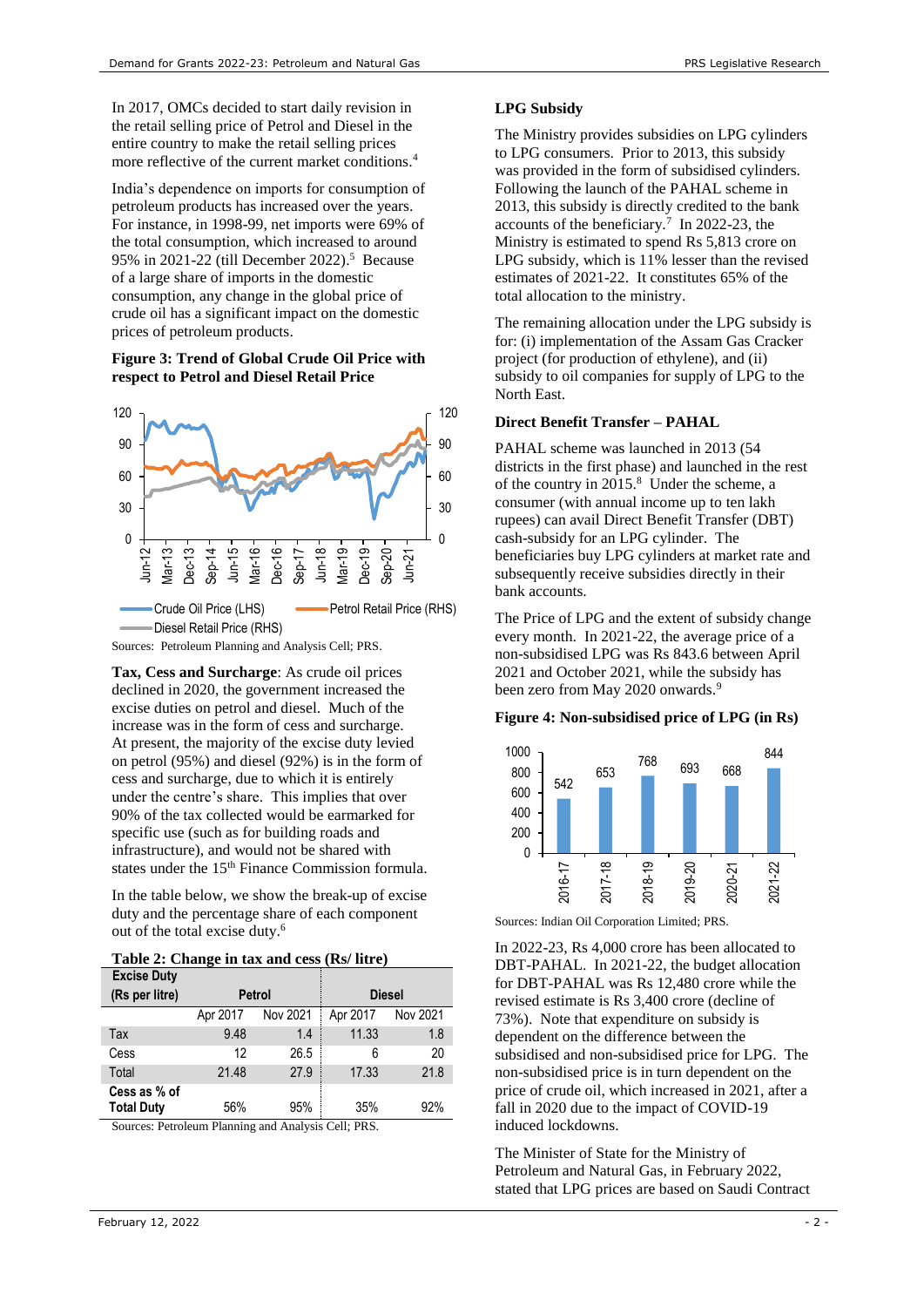Price (CP). Saudi CP is the benchmark for international prices of LPG. It has risen by approximately 258% from April 2020 to November 2021. 10

The year-wise cash transfer under PAHAL has gone down from Rs 9,384 crore in 2014-15 to Rs 2,560 crore in 2021-22. The number of beneficiaries in the same time-frame have increased from  $14.85$  crore to  $17.67$  crore.<sup>11</sup> The overall coverage of LPG has increased from 61.9% in 2016 to 102.2% in November 2021.<sup>12</sup> LPG coverage is defined as the ratio of active consumers to total households.

**Figure 5: Implementation of PAHAL Scheme**



Sources: Direct Benefit Transfer website, Government of India; PRS.

As per the central government, implementation of PAHAL scheme has resulted in an estimated savings of Rs 72,910 crore (up to March 2021).<sup>[11](#page-2-0)</sup> 4.11 crore duplicate/fake/non-existent or inactive LPG connections have been eliminated under the scheme.<sup>[11](#page-2-0)</sup> Further, there are 1.79 crore nonsubsidised LPG consumers, including 1.08 crore people who gave up their subsidy under 'Give It Up' scheme.<sup>[11](#page-2-0)</sup>

The Comptroller and Auditor General (CAG) report on 'Implementation of PAHAL Scheme' (2016) noted that while the scheme appears to have addressed the concern regarding diversion of subsidised LPG cylinders to commercial consumers, the risk of diversion of nonsubsidised domestic LPG to commercial consumers still remains as there is a significant difference in the cost of non-subsidised domestic LPG and commercial LPG.<sup>13</sup>

# **Pradhan Mantri Ujjwala Yojana (PMUY)**

<span id="page-2-1"></span>The Ministry also provides LPG connections to poor households under the Pradhan Mantri Ujjwala Yojana (PMUY). The PMUY scheme was launched in May 2016 to provide LPG connections to households with a support of Rs 1,600 per connection.<sup>14</sup> The scheme initially had a target to provide connections to five crore households, which was later revised to eight crore households by 2020. 15

In 2018, the ambit of the scheme was also expanded to cover all SC/ST households, beneficiaries of Pradhan Mantri Awas Yojana (Gramin), forest dwellers, backward classes, in addition to households identified under the Socio Economic and Caste Census (SECC). [15](#page-2-1) The scheme met its target of providing LPG connections to eight crore households in September 2019.<sup>16</sup>

<span id="page-2-2"></span><span id="page-2-0"></span>As of January 28, 2022, a total of 8.9 crore PMUY connections have been released. Of these, 99 lakh connections have been released under the revised scheme. The maximum connections were released in Uttar Pradesh, followed by West Bengal and Bihar.<sup>17</sup> The amount allocated for the scheme has declined from Rs 9,235 crore in 2020-21 to Rs 800 crore in 2022-23 (budgeted estimate).

A report by the Petroleum Planning & Analysis Cell (2016) pointed out the key barriers for not applying for LPG connection are: (i) high initial cost, including security deposit/price of gas stove (86%), (ii) high recurring cost of the cylinder  $(83\%)$ , and (iii) easy availability of firewood.<sup>18</sup>

<span id="page-2-3"></span>**Refill of cylinders**: The CAG submitted a performance audit report on the PMUY scheme in December 2019.<sup>19</sup> The Report raised concerns related to lack of sustained usage of cylinders released under the scheme. 75% of consumers opted for one refill under the scheme and 57% opted for three or more refills (from date of getting the connection till December 2018).

The CAG performance audit report noted that the average annual refill rate for PMUY beneficiaries is low compared to the refill rate for non-PMUY beneficiaries (Figure 6). The Standing Committee on Petroleum and Natural Gas (2020) also highlighted the disparity in the average refill of cylinders for regular LPG consumers and the average refill of cylinders by PMUY beneficiaries.[16](#page-2-2)

The Ministry noted certain efforts by oil marketing companies to improve refill consumption such as: (i) increase in LPG distributors to improve last mile connectivity, and (ii) facility to swap 14.2 kg (standard) cylinder refill with a 5 kg refill.[16](#page-2-2)

#### **Figure 6: Average annual refill consumption for PMUY and non-PMUY consumers**



Sources: CAG Performance Audit, December 2019; Standing Committee on Petroleum and Natural Gas (2020); PRS.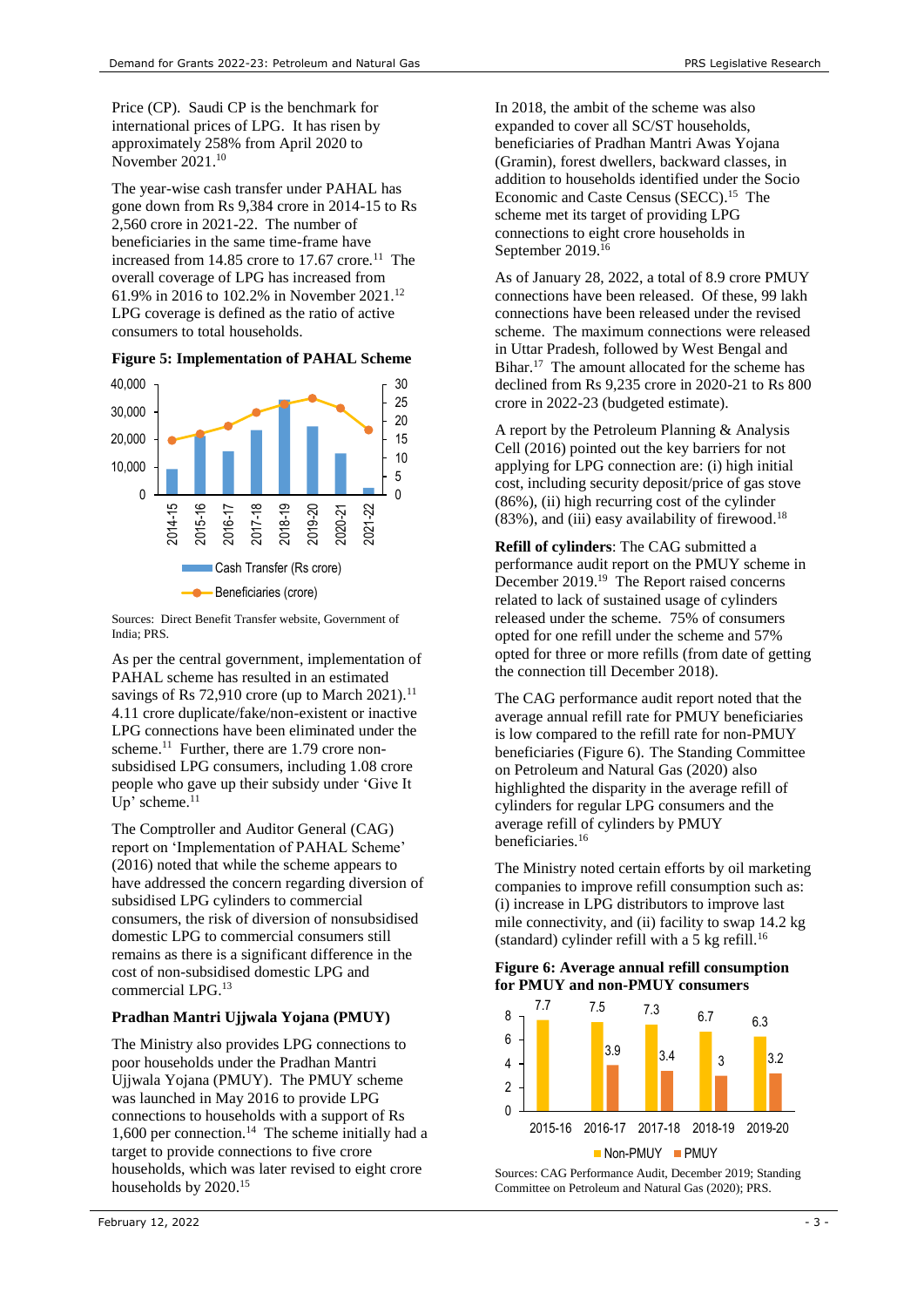Between April to October 2021, 84% of PMUY beneficiaries, who had got LPG connections under PMUY-I, got their connections refilled. Further, the average annual refill consumption for PMUY was 4.39 during 2020-21.<sup>20</sup>

The report by the Petroleum Planning & Analysis Cell (2016) also identified easy availability of firewood in the vicinity of forests as another primary barrier to adoption of LPG. The top five states where over 40% of the households procure firewood for free are Gujarat, Madhya Pradesh, Jharkhand, Uttar Pradesh and Nagaland.<sup>[18](#page-2-3)</sup>

**Pradhan Mantri Garib Kalyan Yojana:** In 2020-21, the Ministry had estimated spending Rs 1,118 crore on PMUY at the budget stage. This amount was to clear past dues of the government to oil marketing companies implementing the PMUY scheme.<sup>[16](#page-2-2)</sup> However, in March 2020, the Finance Minister announced the provision of up to three free LPG refills for eight crore poor families under the Pradhan Mantri Garib Kalyan Yojana.<sup>21</sup> The cost of free refills availed between April to August 2020 was Rs 9,670 crore for 13 crore refills.<sup>22</sup> In 2020-21, the Ministry actually spent Rs 9,235 crore on PMUY.

**Ujjwala 2.0:** Note that in the 2021-22 Budget speech, the Finance Minister had announced that the PMUY scheme will be expanded to cover an additional one crore beneficiaries. Subsequently, Ujjwala 2.0 was launched in August 2021.<sup>23</sup> Under the revised scheme, beneficiaries are given deposit free connections along with free first refill and stove. 24 In January 2022, the scheme was further extended to release additional 60 lakh LPG connections on existing modalities.[24](#page-3-0)

## <span id="page-3-0"></span>**Rural households continue using firewood as source of energy for cooking**

According to the National Sample Survey (2018- 19), around 44% of the rural households in the country used firewood as the primary source of energy for cooking (see figure below).<sup>25</sup> In urban areas, most of the households (87%) used LPG for cooking. As per NFHS-5 (2019-21), 58.6% households use clean fuel for cooking in India.<sup>26</sup>

## **Figure 7: Primary source of energy for cooking in households (2018-19)**



Sources: Drinking Water, Sanitation, Hygiene, and Housing Conditions in India, NSS 76<sup>th</sup> Round, July 2018-December 2018; PRS.

#### **Kerosene Subsidy**

The Ministry provides subsidised kerosene through the Public Distribution System (PDS). In the last two Budgets, the Ministry has not allocated any funds for the kerosene subsidy. In 2020-21, the Ministry spent Rs 3,259 crore on the kerosene subsidy.

Over the last few years, the Ministry's expenditure on providing subsidy for kerosene has been reduced from Rs 7,339 crore in 2015-16, to an estimated zero in 2022-23. In 2018, the Ministry stated that with the increase in LPG coverage and electrification in villages, the allocation for kerosene had been rationalised.<sup>27</sup>

The Standing Committee on Petroleum and Natural Gas (2017) had recommended that the Ministry should reduce the expenditure on this subsidy and work towards the eventual withdrawal of the subsidy.<sup>28</sup> It noted that an increase in the coverage of LPG beneficiaries is necessary to reduce their dependence on kerosene.

The Standing Committee on Petroleum and Natural Gas (2020) observed that an increase in the coverage of LPG beneficiaries is necessary to reduce dependence on kerosene.<sup>[16](#page-2-2)</sup> This will result in the usage of cleaner fuel, and promote the health of users. However, large segments of the population are still dependent upon kerosene and only ten states have become kerosene free.<sup>29</sup>

## **Figure 8: Consumption of Kerosene and LPG (in TMT)**



Note: TMT is Thousand Metric Tons; Data for 2021-22 is till January 2022.

Sources: Petroleum Planning and Analysis Cell; PRS.

#### **Dependence on imports has been increasing**

India's import of crude oil has increased from 1,71,729 Thousand Metric Tons (TMT) in 2011- 12 to 1,96,461 TMT in 2020-21, at an average annual growth rate of 2%. 3 Crude oil is refined in oil refineries to transform oil into useful petroleum products such as high speed diesel, LPG and kerosene. These petroleum products are used as raw materials in various sectors and industries such as transport (fuel) and petrochemicals. Further, they may also be used in factories to operate machinery or fuel generator sets.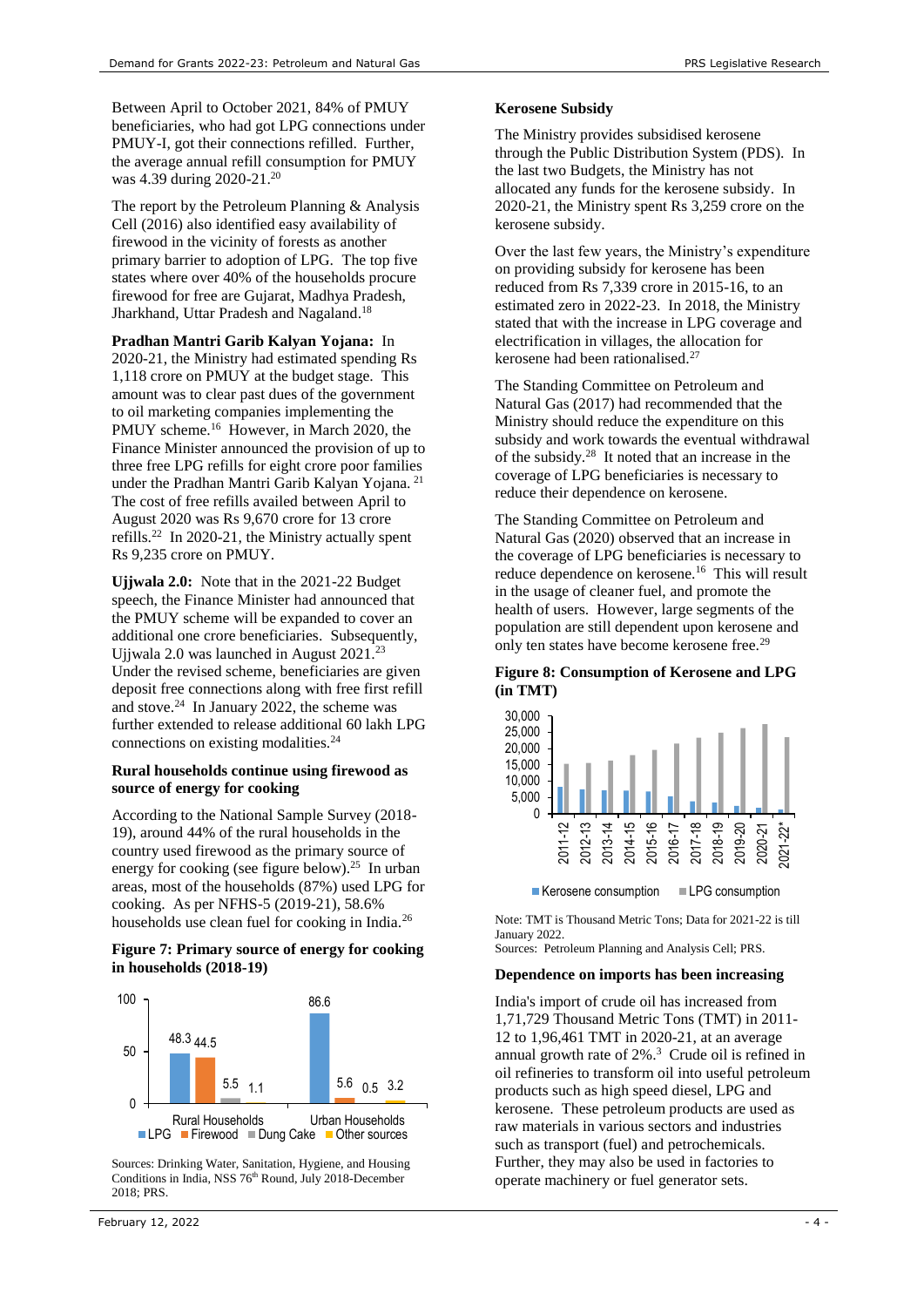India exports petroleum products to countries such as Singapore, the Netherlands, and the United Arab Emirates.<sup>30</sup> In 2020-21, India's total export of petroleum products was 56,769 TMT[.](#page-0-0)<sup>3</sup>

Further, India's production of crude oil and condensate has fallen from 38,082 TMT in 2011- 12 to 30,494 TMT in 2020-21, an annual average decline of 2%. 3 Production as a percentage of imports of crude oil declined from 22% to 16% during this period. The Ministry attributed the decline to the natural ageing of oil fields. <sup>31</sup>

Table 3 shows the total import of crude oil and petroleum products, consumption of petroleum products in the country and India's exports of petroleum products for the last 10 years. India's net import (total imports - exports) as a fraction of consumption has risen from 86% in 2011-12 to 95% in 2020-21.

#### **Table 3: Import, export and consumption of petroleum products in the country (in TMT)**

| Year                                           | Crude<br>Oil<br>imports | Petroleum<br>products<br>import | Petroleum<br>products<br>export | <b>Petroleum</b><br>products<br>consumption |  |  |
|------------------------------------------------|-------------------------|---------------------------------|---------------------------------|---------------------------------------------|--|--|
| 2011-12                                        | 1,71,729                | 15,849                          | 60,837                          | 1,48,132                                    |  |  |
| 2012-13                                        | 1,84,795                | 16,354                          | 63,408                          | 1,57,057                                    |  |  |
| 2013-14                                        | 1,89,238                | 16,697                          | 67,864                          | 1,58,407                                    |  |  |
| 2014-15                                        | 1,89,435                | 21,301                          | 63,932                          | 1,65,520                                    |  |  |
| 2015-16                                        | 2,02,850                | 29,456                          | 60,539                          | 1,84,674                                    |  |  |
| 2016-17                                        | 2,13,932                | 36,287                          | 65,513                          | 1,94,597                                    |  |  |
| 2017-18                                        | 2.20.433                | 35,461                          | 66,833                          | 2,06,166                                    |  |  |
| 2018-19                                        | 2,26,498                | 33,348                          | 61,096                          | 2,13,216                                    |  |  |
| 2019-20                                        | 2,26,955                | 43,788                          | 65,685                          | 2,14,127                                    |  |  |
| 2020-21                                        | 1,96,461                | 43,248                          | 56,769                          | 1,94,295                                    |  |  |
| 2021-22*                                       | 1,56,509                | 30,384                          | 46,194                          | 1,48,320                                    |  |  |
| Note: *Data for 2021-22 is till December 2021. |                         |                                 |                                 |                                             |  |  |

Sources: Petroleum Planning and Analysis Cell; PRS.

The Standing Committee on Petroleum and Natural Gas (2019) noted that the Middle East accounts for more than two-thirds of India's crude oil imports, and urged the government to continue its crude oil import diversification efforts. <sup>32</sup>

# **Strategic Petroleum Reserves**

Strategic Petroleum Reserves (SPRs) are underground caverns to store crude oil. SPRs are essential to the energy security of the country which serves as a cushion during any supply disruptions in global crude oil. $33$  In 2022-23, Rs 811 crore has been allocated towards SPR, an average increase of 117% over 2021-22 revised estimates, but lower than the spending of Rs 2,428 crore, in 2020-21.

In July 2021, phase 2 of the SPR programme was approved for establishing two additional commercial-cum-strategic facilities with a total storage capacity of 6.5 MMT underground

storages at Chandikhol (4 MMT) and Padur (2.5  $MMT$ ).<sup>34</sup>

# **Increase in share of natural gas in energy mix**

Total imports of natural gas as a percentage of consumption (production plus import) has risen from 28% in 2011-12 to 54% in 2020-21[.](#page-0-0) <sup>3</sup> Figure 9 shows the total production and imports of natural gas, and the share of imports in the total.

# **Figure 9: Production and Imports of Natural Gas (in MMSCM)**



Notes: MMSCM = Million Metric Standard Cubic Meters. Data for 2021-22 is till December 2021. Sources: Petroleum Planning and Analysis Cell; PRS.

Between 2011-12 and 2020-21, import of natural gas increased from 17,997 MMSCM (Million Metric Standard Cubic Meters) to 33,031 MMSCM, at an average rate of 8%. Whereas the production of natural gas has fallen from 46,453 MMSCM to 27,784 MMSCM. In 2015, the Ministry had targeted a reduction in import in the energy sector (oil, gas, and petroleum products) from 77% to 67% by 2021-22.<sup>35</sup> The Standing Committee on Petroleum and Natural Gas (2018) had noted that the Ministry has not undertaken any concrete action and not developed a clear strategy with stipulated timelines to achieve this target. $36$ 

The Report of the Roadmap for Reduction in Import Dependency in the Hydrocarbon Sector by 2030 (2014) had called for an increase in the share of natural gas in the energy consumption mix from 10% to at least 20% to 25% by 2025. <sup>37</sup> A necessary precondition to achieve this is to increase the gas pipeline infrastructure. In 2012, India had 13,000 km of natural gas transmission pipeline. As of September 2021, the total authorised length of natural gas pipelines is 33,548 km of which 15,004 km is under construction.<sup>38</sup>

Natural gas pipeline is a mode of bulk transportation and is a natural monopoly since it is impractical to have multiple pipelines in the same route. Common carrier arrangements allow the pipeline to be utilised by any entity on a nondiscriminatory basis which leads to competition in the natural gas market. This is currently regulated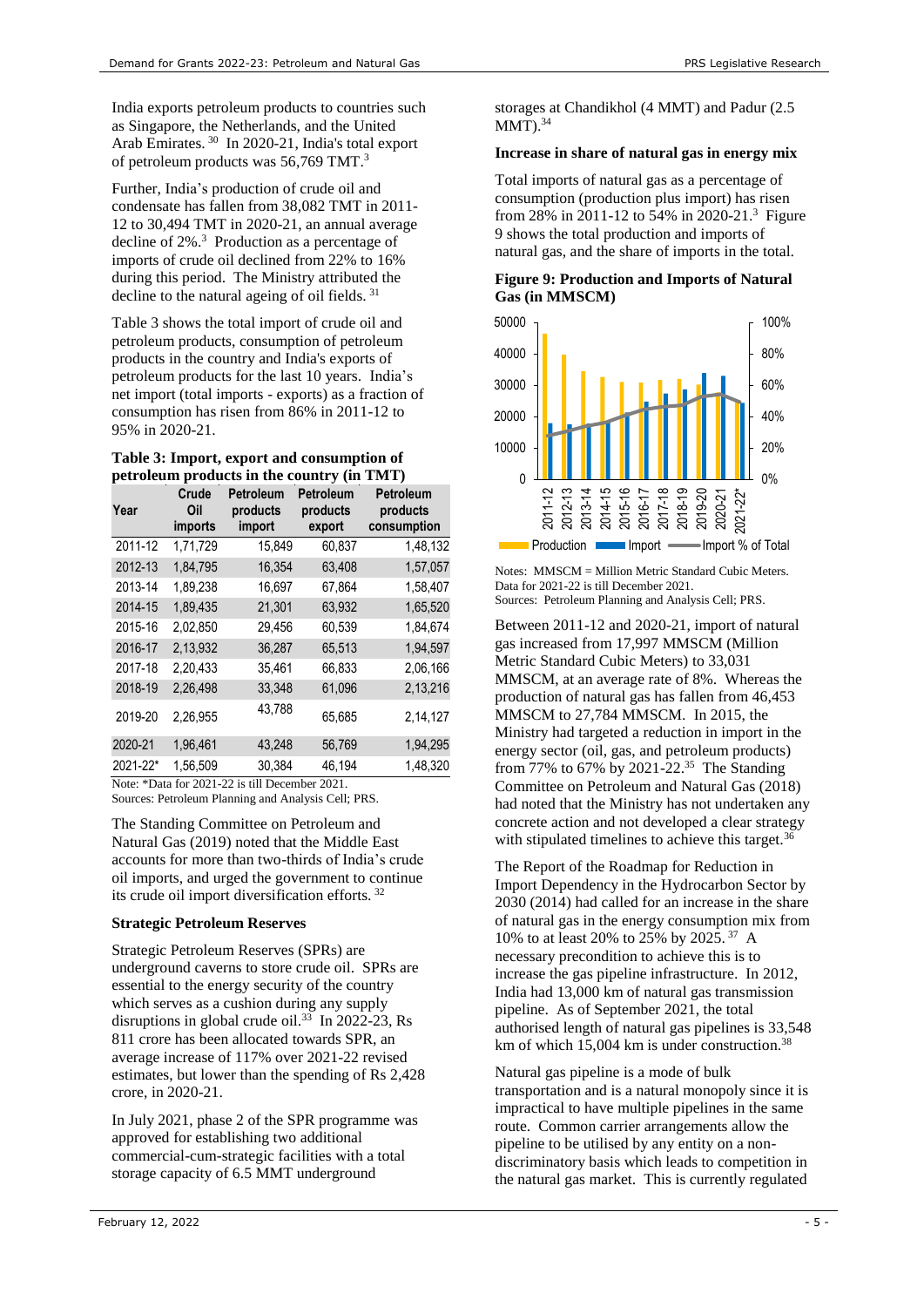by the Petroleum and Natural Gas Regulatory Board.<sup>39</sup>

**IGGL:** The Indradhanush Gas Grid Limited (IGGL) is a joint venture of five central public sector enterprises to develop and operate a natural gas pipeline grid in the North-East region. 40 The total length of the pipeline would be 1,656 kilometer and it will be developed in the eight north-eastern states - Arunachal Pradesh, Assam, Manipur, Meghalaya, Mizoram, Nagaland, Sikkim and Tripura. In 2022-23, the project has been allocated Rs 1,798 crore, 112% more than revised estimate in 2021-22 (Rs 850 crore).

#### **Promotion of alternate fuels**

**PM JI-VAN:** The strategy of import reduction includes increasing production of domestic petroleum and natural gas, and promoting alternate fuels.<sup>[16](#page-2-2)</sup> The Pradhan Mantri Jaiv Indhan-Vatavaran Anukul Fasal Awashesh Nivaran (PM JI-VAN) Yojana was launched in 2019 to provide financial support for setting up bio-ethanol projects using biomass and other renewable feedstock.<sup>41</sup> The scheme has been allocated Rs 314 crore for 2022-23, which is a 66% increase over the revised estimates of 2021-22. Note that in 2020-21, the government did not spend any part of the budgeted allocation of Rs 53 crore on the scheme, due to COVID-19 related reasons.

<span id="page-5-0"></span>PM JI-VAN aims to provide viability gap funding to provide initial thrust to create second generation (2G) ethanol capacity in the country and attract investment in this sector. 42 2G ethanol utilises surplus biomass and agricultural waste to produce bioethanol while first generation ethanol utilises sugarcane juice and molasses, byproducts in the production of sugar, as raw material. Under the scheme, financial support will be provided to 12 Integrated Bio-ethanol Projects using lignocellulosic biomass and other renewable feedstock, along with support to ten demo projects for 2G technology. The total financial outlay is Rs 1,970 crore for the period 2018-19 to 2023-24. Four 2G bio-ethanol plants have been supported with Rs 150 crore financial assistance as of December 2021.<sup>43</sup>

The Standing Committee (2020) observed that this scheme could help reduce import dependence by substituting fossil fuels with bio-fuels.<sup>[16](#page-2-2)</sup> The Standing Committee (2021) recommended the Ministry to properly utilise the budgetary allocation for the scheme. [42](#page-5-0)

**Ethanol blended petrol:** The government has been promoting the usage of biofuels with the twin objective of reducing the country's import bill and contributing to lower carbon emissions. In this regard, the National Policy on Bio-Fuels, 2018 was formulated to increase biofuel usage in the

energy and transportation sectors. The Policy envisaged an indicative target of 20% blending of ethanol in petrol by 2030 and 5% blending of biodiesel in diesel by 2030.<sup>44</sup>

<span id="page-5-1"></span>The Standing Committee (2021) recommended the Ministry to advance the target of 20% blending of ethanol in petrol from 2030 to 2025.<sup>45</sup> Subsequently, in June 2021, the target was revised to achieve 20% blending of ethanol by 2025.<sup>46</sup> Further, the Ministry released a notification stating that OMCs shall sell ethanol blended petrol with a percentage of ethanol up to 20% as per BIS Specifications in the whole of India and Union Territories. This will come into effect from April 1, 2023. [46](#page-5-1) The Committee also observed that majority of the ethanol produced for blending is coming from the sugar sector. Sugarcane is a water-intensive crop with adverse effects on the environment and thus not sustainable in the long run for producing ethanol. The Committee observed that more than 60% of the ethanol in the world is produced using maize, whereas India primarily uses sugarcane. It recommended the government to study the policies followed in countries using other feedstocks and suitably adopt them. Further, it recommended the government to diversify the feedstocks used for producing ethanol to include maize and other food grains and motivate farmers to increase their production accordingly.

The government has set a target of 5% blending of bio-diesel with diesel for 2030.<sup>[46](#page-5-1)</sup> Presently, the blending level is less than 0.1%, with 10.56 crore litre of bio-diesel supply in 2019-20. The Committee observed that bio-diesel blending has not kept pace with ethanol blending. It noted that bio-diesel has not been accorded due importance, even though diesel is the most consumed fuel, used mostly in commercial and public transport vehicles. Further, it noted that higher biodiesel blending will have a greater impact in reducing crude oil imports.

When suggesting a roadmap for ethanol blending in India, the NITI Aayog suggested that an annual roadmap be prepared for the: (i) production and supply of ethanol till 2025-26, and (ii) systems for country wide marketing of ethanol.<sup>47</sup> To enable roll out across India, ethanol may be supplied from surplus to deficit states based on the requirements. This will ensure uniform availability of ethanol blends in the country. Further, a single window system may be formulated by Department for Promotion of Industry and Internal Trade to facilitate speedy clearances for new projects and expansion of current projects for ethanol production. In December 2021, the Ministry lowered the Goods and Services Tax (GST) rate to 5% from 18% on ethanol meant for blending under the Ethanol Blended Petrol Programme. 48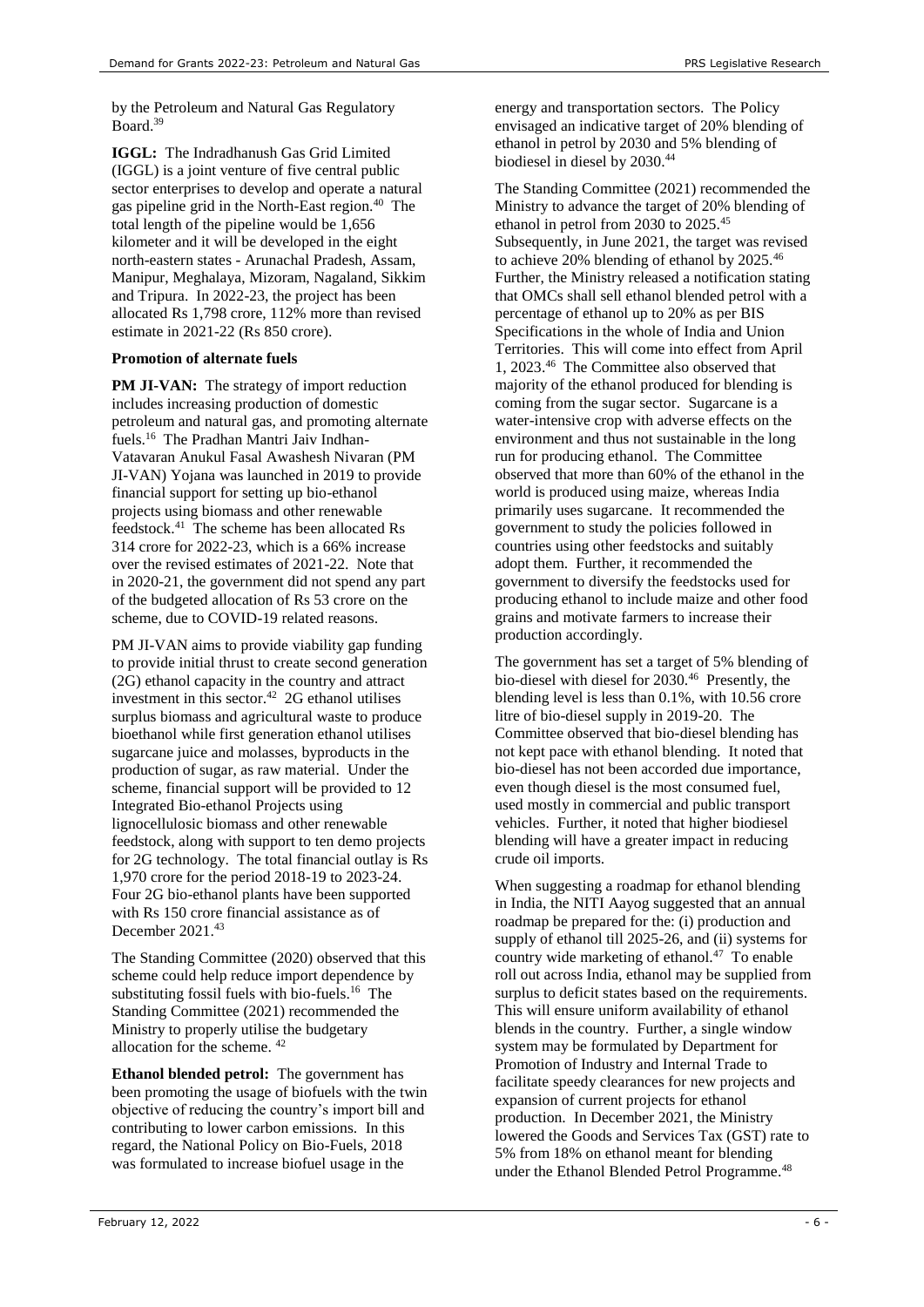<sup>1</sup> Lok Sabha Unstarred Question No. 300, Ministry of Petroleum and Natural Gas, February 3, 2022, <http://164.100.24.220/loksabhaquestions/annex/178/AU300.pdf>

<sup>2</sup> Prices of Petrol/Diesel, Ministry of Petroleum and Natural Gas, Press Information Bureau, September 19, 2020.

<sup>3</sup> Petroleum, Planning and Analysis Cell,

https://www.ppac.gov

.

-

<sup>4</sup> Daily Revisions in Retail selling prices of petrol and diesel across the country, Press Information Bureau, June 8, 2017. <sup>5</sup> "Export/ Import", Petroleum Planning and Analysis Cell,

Ministry of Petroleum and Natural Gas, February 2022, [Petroleum: Petroleum Planning & Analysis Cell \(ppac.gov.in\).](https://www.ppac.gov.in/content/3_1_Petroleum.aspx)

<sup>6</sup> Central Excise and Customs Tariff table, Petroleum Planning and Analysis Cell, Ministry of Petroleum and Natural Gas, February 2022, [Petroleum: Petroleum Planning & Analysis](https://www.ppac.gov.in/content/3_1_Petroleum.aspx)  [Cell \(ppac.gov.in\).](https://www.ppac.gov.in/content/3_1_Petroleum.aspx)

<sup>7</sup> About the Scheme, PAHAL – Direct Benefits Transfer for LPG, Ministry of Petroleum and Natural Gas, [http://petroleum.nic.in/dbt/whatisdbtl.html.](http://petroleum.nic.in/dbt/whatisdbtl.html)

<sup>8</sup> PAHAL-Direct Benefits Transfer for LPG(DBTL) Consumers Scheme, Ministry of Petroleum and Natural Gas, [http://petroleum.nic.in/dbt/whatisdbtl.html.](http://petroleum.nic.in/dbt/whatisdbtl.html)

<sup>9</sup> Price of non-subsidized LPG, Indian Oil Corporation Limited, https://iocl.com/indane-14Kg-nonsubsid-previous-

<sup>10</sup> Lok Sabha Unstarred Question No. 373, Ministry of Petroleum and Natural Gas, February 3, 2022, <http://164.100.24.220/loksabhaquestions/annex/178/AU373.pdf>

.  $^{\rm 11}$  Direct Benefit Transfer, Government of India, [https://dbtbharat.gov.in.](https://dbtbharat.gov.in/page/frontcontentview/?id=ODM=)

<sup>12</sup> Lok Sabha Unstarred Question No. 703, Ministry of Petroleum and Natural Gas, Lok Sabha, answered on December 2, 2021,

<http://164.100.24.220/loksabhaquestions/annex/177/AU703.pdf> .

<sup>13</sup> CAG Report on Implementation of PAHAL (DBTL) Scheme, Report No. 25 of 2016, Ministry of Petroleum and Natural Gas,

[https://cag.gov.in/sites/default/files/audit\\_report\\_files/Union\\_C](https://cag.gov.in/sites/default/files/audit_report_files/Union_Commercial_Compliance_Full_Report_25_2016_English.pdf) [ommercial\\_Compliance\\_Full\\_Report\\_25\\_2016\\_English.pdf.](https://cag.gov.in/sites/default/files/audit_report_files/Union_Commercial_Compliance_Full_Report_25_2016_English.pdf)

<sup>14</sup> About PMUY, Pradhan Mantri Ujjwala Yojana, Ministry of Petroleum and Natural Gas,

https://www.pmujiwalayojana.com

<sup>15</sup> 'Cabinet approves enhancement of target under Pradhan Mantri Ujjwala Yojana', Press Information Bureau, Cabinet Committee on Economic Affairs, February 7, 2018.

<sup>16</sup> 2<sup>nd</sup> Report of the Standing Committee on Petroleum and Natural Gas on the Demands for Grants (2020-21), March 2020,

[http://164.100.47.193/lsscommittee/Petroleum%20&%20Natur](http://164.100.47.193/lsscommittee/Petroleum%20&%20Natural%20Gas/17_Petroleum_And_Natural_Gas_2.pdf) [al%20Gas/17\\_Petroleum\\_And\\_Natural\\_Gas\\_2.pdf.](http://164.100.47.193/lsscommittee/Petroleum%20&%20Natural%20Gas/17_Petroleum_And_Natural_Gas_2.pdf)

<sup>17</sup> Pradhan Mantri Ujjwala Yojana 2.0 website, Ministry of Petroleum and Natural Gas,

[https://www.pmuy.gov.in/index.aspx.](https://www.pmuy.gov.in/index.aspx) 

<sup>18</sup> Assessment report: Primary survey on household cooking fuel usage and willingness to convert to LPG, Petroleum Planning & Analysis Cell, Ministry of Petroleum and Natural Gas, June 2016,

[http://ppac.org.in/WriteReadData/Reports/2017103104493425](http://ppac.org.in/WriteReadData/Reports/201710310449342512219PrimarySurveyReportPPAC.pdf) [12219PrimarySurveyReportPPAC.pdf.](http://ppac.org.in/WriteReadData/Reports/201710310449342512219PrimarySurveyReportPPAC.pdf)

<sup>19</sup> Report of the Comptroller and Auditor General of India on Pradhan Mantri Ujjwala Yojana, Performance Audit, No. 14 of 2019, Ministry of Petroleum and Natural Gas, December 11, 2019,

[https://cag.gov.in/sites/default/files/audit\\_report\\_files/Report\\_](https://cag.gov.in/sites/default/files/audit_report_files/Report_No_14_of_2019_Performance_Audit_of_Pradhan_Mantri_Ujjwala_Yojana_Ministry_of_Petroleum_and_Natural_Gas_0.pdf) [No\\_14\\_of\\_2019\\_Performance\\_Audit\\_of\\_Pradhan\\_Mantri\\_Ujj](https://cag.gov.in/sites/default/files/audit_report_files/Report_No_14_of_2019_Performance_Audit_of_Pradhan_Mantri_Ujjwala_Yojana_Ministry_of_Petroleum_and_Natural_Gas_0.pdf) wala Yojana Ministry of Petroleum and Natural Gas 0.pdf.

 $20$  Lok Sabha Unstarred Question No. 1911, Ministry of Petroleum and Natural Gas, December 9, 2021,

#### [http://164.100.24.220/loksabhaquestions/annex/177/AU1911.p](http://164.100.24.220/loksabhaquestions/annex/177/AU1911.pdf) [df.](http://164.100.24.220/loksabhaquestions/annex/177/AU1911.pdf)

<sup>21</sup> "Finance Minister announces Rs 1.70 Lakh Crore relief package under Pradhan Mantri Garib Kalyan Yojana for the poor to help them fight the battle against Corona Virus", Press Information Bureau, Ministry of Finance, March 26, 2020. <sup>22</sup> Unstarred Question No. 459, Rajya Sabha, Ministry of Petroleum and Natural Gas, Answered on September 16, 2020,

[https://pqars.nic.in/annex/252/AU459.pdf.](https://pqars.nic.in/annex/252/AU459.pdf)  <sup>23</sup> PM to launch Ujjwala 2.0 on 10th August, Prime Minister's Office, Press Information Bureau, August 8, 2021.

<sup>24</sup> Lok Sabha Unstarred Question No. 414, Ministry of Petroleum and Natural Gas, February 3, 2022, <http://164.100.24.220/loksabhaquestions/annex/178/AU414.pdf> .

<sup>25</sup> Drinking Water, Sanitation, Hygiene and Housing Condition, 2018-19, NSS 76th Round, July 2018-December 2018, Ministry of Statistics and Programme Implementation,

[https://www.mospi.gov.in/documents/213904/301563//Report\\_](https://www.mospi.gov.in/documents/213904/301563/Report_584_final_01609135120775.pdf/4ed4d92a-19d9-0df1-548d-0f75bc0fc665) [584\\_final\\_01609135120775.pdf/4ed4d92a-19d9-0df1-548d-](https://www.mospi.gov.in/documents/213904/301563/Report_584_final_01609135120775.pdf/4ed4d92a-19d9-0df1-548d-0f75bc0fc665)0f75bc0fc665.

 $^{26}$  National Family Health Survey – 5, Ministry of Health and Family Welfare, 2019-21[, http://rchiips.org/nfhs/NFHS-](http://rchiips.org/nfhs/NFHS-5_FCTS/India.pdf)[5\\_FCTS/India.pdf.](http://rchiips.org/nfhs/NFHS-5_FCTS/India.pdf) 

<sup>27</sup> Unstarred Question No. 2295, Lok Sabha, Ministry of Petroleum and Natural Gas, Answered on January 1, 2018, <http://164.100.47.190/loksabhaquestions/annex/13/AU2295.pdf>

<sup>28</sup> 18<sup>th</sup> Report of the Standing Committee on Petroleum and Natural Gas on the Demands for Grants of the Ministry of Petroleum and Natural Gas (2017-18), March 2017,

[http://164.100.47.193/lsscommittee/Petroleum%20&%20Natur](http://164.100.47.193/lsscommittee/Petroleum%20&%20Natural%20Gas/16_Petroleum_And_Natural_Gas_18.pdf) [al%20Gas/16\\_Petroleum\\_And\\_Natural\\_Gas\\_18.pdf.](http://164.100.47.193/lsscommittee/Petroleum%20&%20Natural%20Gas/16_Petroleum_And_Natural_Gas_18.pdf)

<sup>29</sup> <sup>29</sup> Lok Sabha Unstarred Question No. 2530, Ministry of Petroleum and Natural Gas, March 17, 2021, [https://pqars.nic.in/annex/253/AU2530.pdf.](https://pqars.nic.in/annex/253/AU2530.pdf)

<sup>30</sup> Export Import Data Bank, Ministry of Commerce and Industry.

<sup>31</sup> Unstarred Question No. 1140, Lok Sabha, Ministry of Petroleum and Natural Gas, Answered on February 8, 2021, [http://164.100.24.220/loksabhaquestions/annex/175/AU1140.p](http://164.100.24.220/loksabhaquestions/annex/175/AU1140.pdf) [df.](http://164.100.24.220/loksabhaquestions/annex/175/AU1140.pdf) 

<sup>32</sup> 1<sup>st</sup> Report of the Standing Committee on Petroleum and Natural Gas on the Demands for Grants (2019-20), December 2019,

[http://164.100.47.193/lsscommittee/Petroleum%20&%20Natur](http://164.100.47.193/lsscommittee/Petroleum%20&%20Natural%20Gas/17_Petroleum_And_Natural_Gas_1.pdf) [al%20Gas/17\\_Petroleum\\_And\\_Natural\\_Gas\\_1.pdf.](http://164.100.47.193/lsscommittee/Petroleum%20&%20Natural%20Gas/17_Petroleum_And_Natural_Gas_1.pdf)

<sup>33</sup> About ISPRL, Indian Strategic Petroleum Reserves Limited, [http://www.isprlindia.com/aboutus.asp.](http://www.isprlindia.com/aboutus.asp)

<sup>34</sup> Two more commercial cum strategic facilities of 6.5 MMT storage capacity to be established under phase 2 of the SPR programme, Ministry of Petroleum and Natural Gas, Press Information Bureau, July 26, 2021.

<sup>35</sup> Unstarred Question No. 2524, Lok Sabha, Ministry of Petroleum and Natural Gas, Answered on August 1, 2016, [http://164.100.24.220/loksabhaquestions/annex/9/AU2524.pdf.](http://164.100.24.220/loksabhaquestions/annex/9/AU2524.pdf)

<sup>36</sup> 25<sup>th</sup> Report of the Standing Committee on Petroleum and Natural Gas, August 2018,

[http://164.100.47.193/lsscommittee/Petroleum%20&%20Natur](http://164.100.47.193/lsscommittee/Petroleum%20&%20Natural%20Gas/16_Petroleum_And_Natural_Gas_25.pdf) [al%20Gas/16\\_Petroleum\\_And\\_Natural\\_Gas\\_25.pdf.](http://164.100.47.193/lsscommittee/Petroleum%20&%20Natural%20Gas/16_Petroleum_And_Natural_Gas_25.pdf)

<sup>37</sup> Report of the Roadmap for Reduction in Import Dependency in the Hydrocarbon Sector by 2030, Ministry of Petroleum and Natural Gas, September 2014,

[https://www.pngrb.gov.in/OurRegulation/NGP-GSR273.html.](https://www.pngrb.gov.in/OurRegulation/NGP-GSR273.html)  <sup>38</sup> Natural Gas Pipelines Network in India- As on 30.09.2021, Petroleum and Natural Gas Regulatory Board of India.

<sup>39</sup> Petroleum and Natural Gas Regulatory Board (Guiding Principles for Declaring or Authorizing Natural Gas Pipeline as Common Carrier or Contract Carrier) Regulations, 2009, Petroleum and Natural Gas Regulatory Board of India, April